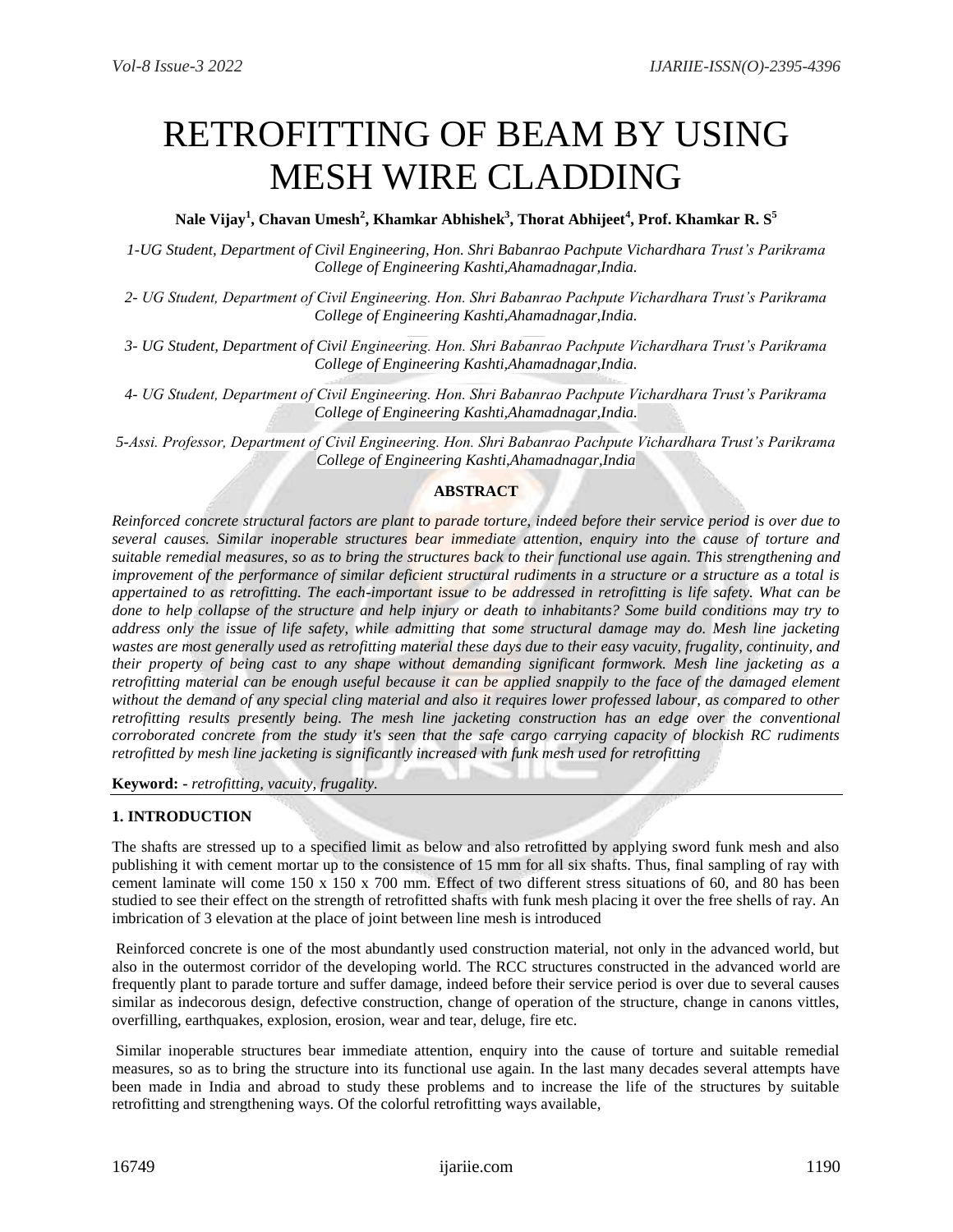# **2. DIFFERENT WAYS OF RETROFITTING**

- 1. Column strengthening
	- Concrete jacketing
	- Sword jacketing
	- Fiber corroborated polymer distance wrapping
	- Pre-stressed line wrapping

#### 2. Beam strengthening

- Addition of concrete
- Sword plating
- Use of FRP bars
- External-stressing
- FRP wrapping

3. Beam to column common strengthening

- Mesh Wire jacketing
- Sword fillet
- Sword plating
- Sword jacketing
- FRP jacketing
- 4. Arbor strengthening
	- Upper face overlaying construction system
	- Lower face overlaying construction system
- 5. Wall strengthening
- 6. Foundation strengthening

# **3. THEORY OF MATERIALS USED**

#### **3.1. Cement:**

Description: OPC can be defined as the cling material having cohesive & tenacious parcels which makes it able to unite the different construction accoutrements and form the compacted assembly. Ordinary/ Normal Portland cement is one of the most extensively used types of Portland cement. The name Portland cement was given by Joseph Aspdin in 1824 due to its similarity in color and its quality when it hardens like Portland gravestone. Portland gravestone is white slate limestone in islet of Portland, Dorset. Composition of OPC

## **3.2. natural sand/crush sand**

As we all know concrete correspond of sand or crush sand that ought to be of fine quality. As beach is that the natural being material, we have a tendency to took it from swash bed and lake bottom etc. This material/ beach is additional sure to be used in concrete from ancient amount.

The crush beach is that the artificial beach that created by crushing the crystal in tiny pieces/ partials that mechanically act as a beach, currently a day the swash beach is not obtainable thus, the crush beach is employed well in construction. Before victimization the beach/ crush beach the check or done on them for obtaining sensible quality material to be used

#### 3.3. Fine aggregate:

The total having size less the4.75 mm is called as the fine total. The main function of all the material is to make the concrete to make it "workable" which affects the strength of the concrete. It's attained by the crushing the beach in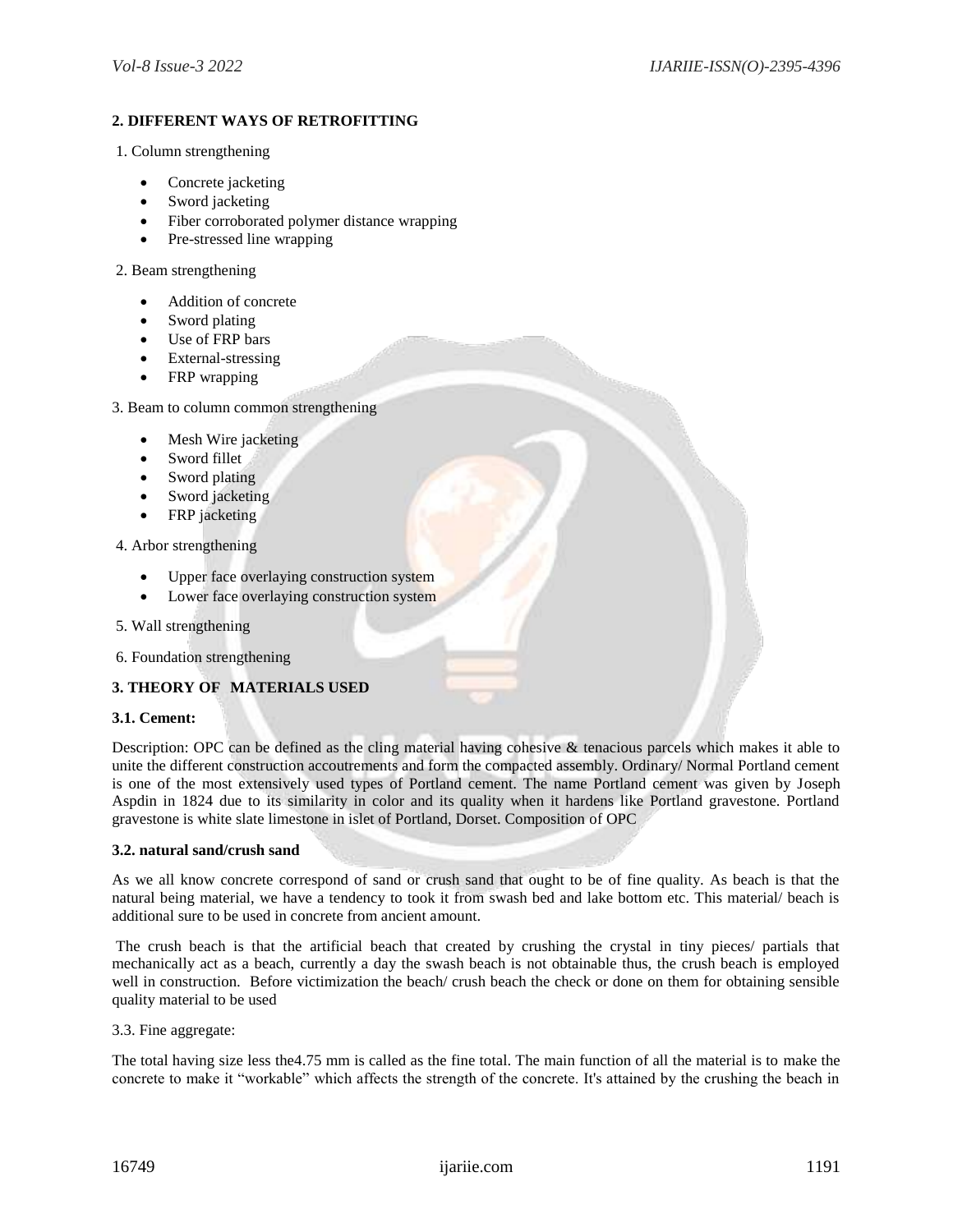needed size. It's the instinctively made and helps the coarse total to interlock with each other by defying or not allowing to from the voids

## **3.4. Coarse aggregate**

Coarse aggregate shall correspond of crushed or broken gravestone and be hard, strong, thick, durable, clean or proper gradation and free from skin and coating likely to help proper adhesion of mortar.

#### **3.5. Mesh wire grid**

Chicken wire mesh:

It is made up of thin, flexible galvanized steel wire, with hexagonal gaps. Available in 1 inch (about 2.5cm) diameter, 2 inch (about 5cm) and ½ inch ((about 1.3cm), chicken wire is available in various wire gauges usually 19 gauges (about 1mm wire) to 22 gauges (about 0.7mm wire).

In construction, Chicken wire mesh or tackle cloth is used as an essence lath to hold cement or cataplasm, in a process known as stuccoing. Concrete corroborated with funk line or tackle cloth yields Ferro- cement, a verse tail construction material, it can also be used to make the architecture for a papier-Mache form, when relative high strength is demanded.

## **4. PROCESS OF RETROFITTING**

First of all, face of ray is gutted and after cleaning of the face, doubled layers of funk mesh stretched and ravished to three faces on ray with nail & bill for cling between ray and mesh. As shown in Plate.1 after that 15 mm cataplasm in the form of 12 cement mortar ( $w/c = 0.4$ ) is applied on three faces of shafts. After this the ray is cured for 28 days. Also, with the same procedure as of Normal ray, testing of shafts is done under two points lading in order to calculate ultimate cargo and corresponding diversions & also compliances of the experimental programmed along with the results and their discussion**.**

## **5. RESULTS OF TEST**

Firstly, Normal shafts are tested up to failure and the data corresponding to it's recorded in table. The value of ultimate weight with divagation of Normal shaft. Cargo on Shafts Beam N1 is98.741 kN at deviation4.910 mm, Beam N2 is72.390 kN at deviation2.930 mm, Beam N3 is79.710 kN at deviation3.0 mm. The safe weight is calculated from the normal of weight data for admissible divagation of 3.5 mm at the weight is83.61 kN.

Also, the retrofitting of the shafts is done with cement mortar of viscosity 9 mm along with doubled layers funk line mesh clicked on three sides for all four shafts. After 28 days of curing the shafts are tested again with the same system as the Normal shaft was tested firstly and the matching results are recorded are shown in Table.

The value of ultimate weight with divagation of Normal shaft. Cargo of Beam R1 is119.94 kN at deviation5.08 mm, Beam R2 is100.140 kN at deviation3.070 mm, Beam R3 is89.010 kN at deviation3.15 mm. The safe weight is calculated from the normal of weight data for admissible divagation of 4 mm at the weight is103.03 kN. The weight divagation angles were idealized as quadric-direct angles.

The results indicate that the shafts retrofitted with funk mesh as underpinning in the Ferro- cement jacket enhanced maximum weight carrying capacity followed by 80 of Normal shafts. The severity rate and weight carrying capacity is topmost in case of shafts retrofitted the increase in severity rate of shafts retrofitted using mesh line jacket having funk mesh are makes the retrofitted shafts suitable for dynamic weight operations.

#### **6. CONCLUSION:**

Grounded upon the test results of the experimental study accepted, the following conclusions may be drawn

1. The shafts retrofitted with funk mesh are adding Ultimate cargo carrying capacity when loaded to failure.

2. The failure of the compound is characterized by development of flexural cracks over the pressure zone. The distance of cracks is reduced for retrofitted shafts indicating better distribution of stress.